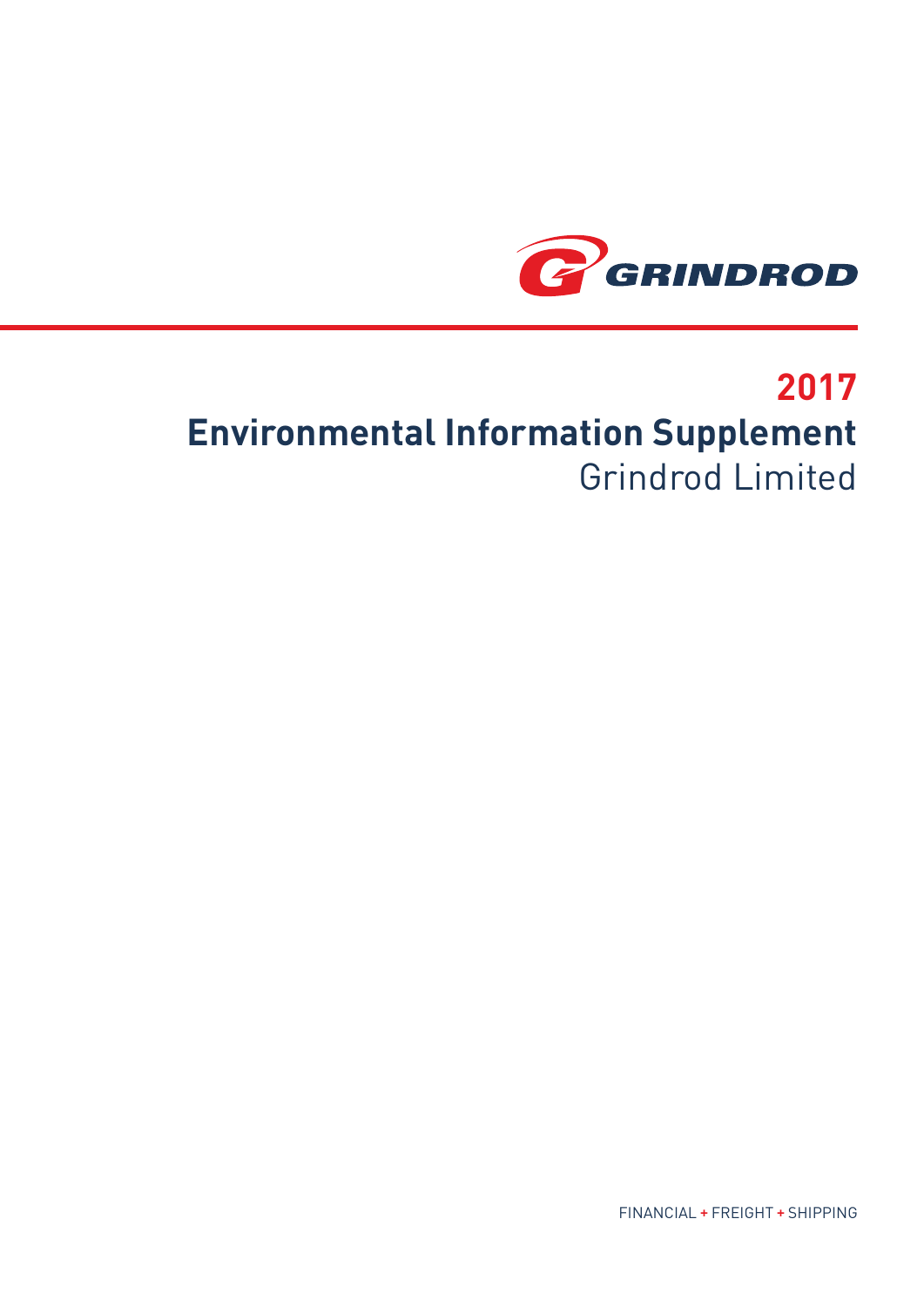#### **GHG Protocol**

Vision 2020 contains specific emission-related objectives, based on the international GHG Protocol which provides accounting and reporting standards for the management of GHG emissions. These objectives focus on the use of nonrenewable fossil fuels in Freight Services and Shipping, which collectively account for approximately 90 per cent of the Grindrod carbon footprint.

The approach Grindrod follows, is the operational-control approach, because there are instances in which Grindrod has limited financial control or a minority shareholding, but sufficient operational control to influence emissions-reduction strategies through management or contractual arrangements.

In line with the protocol definition of operational control, Grindrod has disclosed 100 per cent of emissions from entities over which it has operational control, but none of entities in which the company does not have full authority to introduce and implement its operating policies.

Operational control is defined in the GHG protocol as "control over an operation if the company or one of its subsidiaries has the full authority to introduce and implement its operating policies at the operation".

Determining authority is based on the objective and auditable existence of at least one of the following:

- **Ownership.** As financial control (either through majority shareholding or through contractual arrangements) and operational control are closely aligned, this forms the starting point for determining operational control. A 51 per cent or higher stake in a joint venture or company would indicate a high probability of having a reasonable ability to exert authority.
- **Employee authority.** Regardless of ownership, where Grindrod employees have reasonable ability or authority to make changes to or influence how the business is being run, this would indicate an ability to control operations. This may include an ability to exert control via board representation or direct management control of operations.
- **ISO 14001 EMS.** Where Grindrod has the reasonable ability to directly implement (by implication with own employees) or to influence the development (by non-employees) of an ISO 14001 environmental management system (EMS) or equivalent, this would indicate an ability to control operations.
- **Contractual arrangements.** Where Grindrod has the reasonable ability to impose environmental management directives in contractual obligations, this would indicate an ability to control operations.

The inclusion of "reasonable ability" is an important consideration. Within Shipping, for example, it could be argued that Grindrod has the ability to influence how all of its assets (ships) that are chartered out are managed and run. In reality and in the context of how the global shipping community operates, however, this is not the case.

Given Grindrod's business model and complex ownership and operational structures, particularly within the Freight Services and Shipping divisions, these screening rules have been applied firstly at company ownership level as well as at the level of asset ownership and operations (i.e. specific ships and land-based facilities) within these companies.

Finally, Grindrod has adopted a conservative approach, including emissions from sources where interpretation of the screening rules are still not 100 per cent decisive.

GHG objectives in Vision 2020, against 2012 as base year, are to:

- reduce normalised overall group emissions CO<sub>2</sub>-e per rand revenue by 10 per cent;
- reduce ship-based GHG emissions ( $CO<sub>2</sub>$ -e) per tonne/NM by an average (across the fleet) of 10 per cent;
- reduce land-based GHG emissions per km by an average (across the transport fleet) by 10 per cent;
- reduce normalised land-based Scope 2 electricity consumption in machinery and buildings on property owned and operated by Grindrod) usage by 20 per cent; and
- increase the proportion of renewable energy consumption, such as wind- and solar-produced electricity and biofuels, to 5 per cent of total energy usage.

Besides GHG emissions, the combustion of fossil fuels by Grindrod's shipping and land-based transport activities also produces sulphur oxides (SO<sub>x</sub>), nitrous oxides (NO<sub>x</sub>) and particulates, while port activities and terminal operations generate dust. Grindrod is committed to managing these impacts responsibly, within legal parameters and, where possible, to reducing levels of air pollution.

Using 2010 as the base year, specific objectives and targets to be achieved by 2020 include a reduction of 10 per cent in  $SO_{\chi}$ and NO<sup>x</sup> and vehicle emissions (per nautical mile for ships and per kilometre travelled for vehicles). These objectives and targets are met through division-specific improvement programmes that include eco-friendly fleet renewals and the increased use of cleaner fuels and emissions-abatement technologies.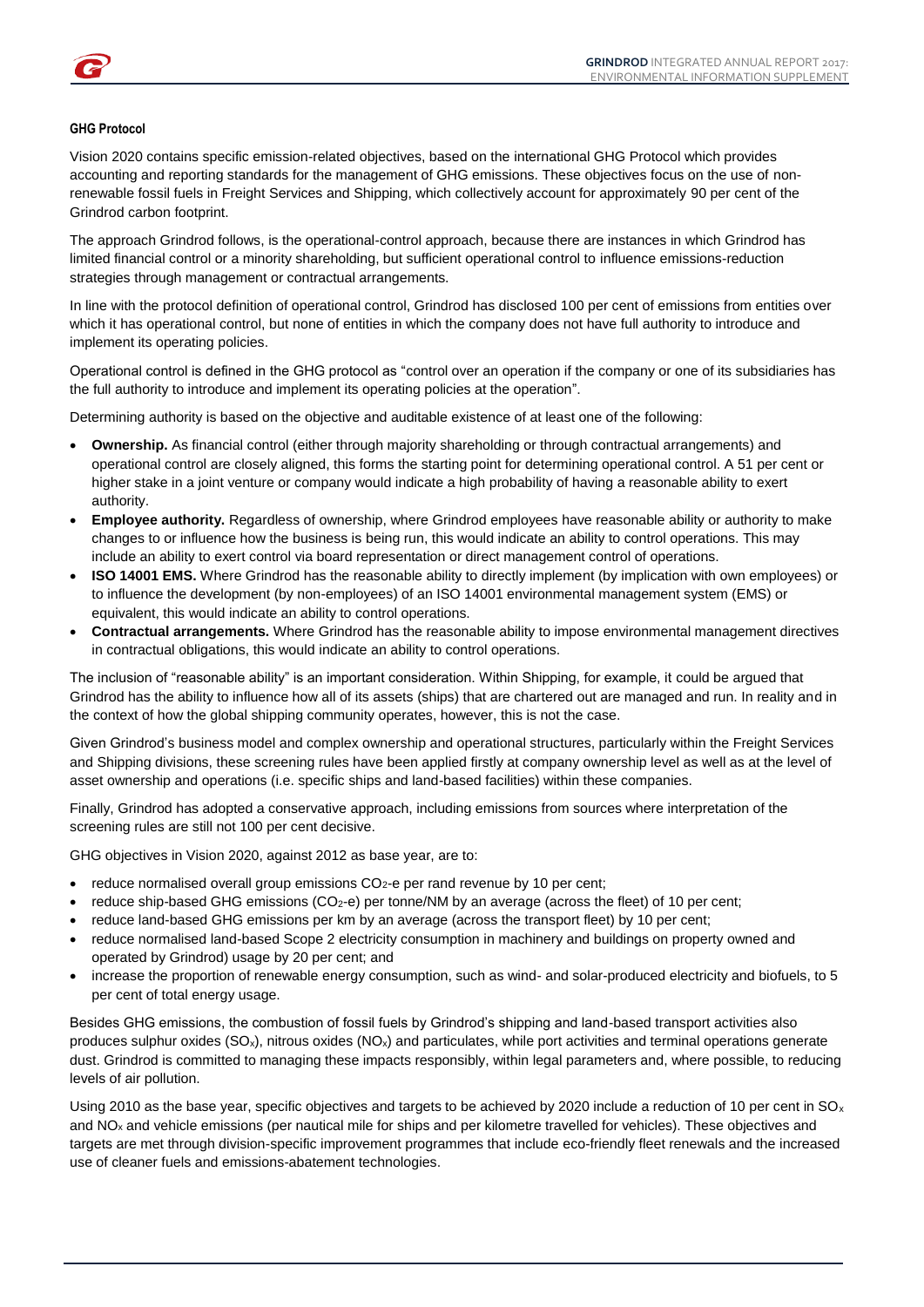#### *Environmental key performance indicators*

 $\epsilon$ 

Key environmental and climate-change indicators for Grindrod are monitored and managed in accordance with its Vision 2020. Shipping and Freight Services comprise 95+ per cent of the group's environmental footprint (99 per cent of total GHG emissions, 99 per cent of waste and 98 per cent of water consumption). Data for the other divisions is incorporated into group totals.

The following tables detail performance trends over five years.

## *Consolidated Grindrod group (global) footprint trends over five years*

| Key performance indicators                                              | 2017                 | 2016                | 2015                    | 2014                     | 2013                    |
|-------------------------------------------------------------------------|----------------------|---------------------|-------------------------|--------------------------|-------------------------|
| Water and wastewater (kilolitres)                                       |                      |                     |                         |                          |                         |
| Total water usage (land-based and<br>ships)                             | 108 818              | 152 180             | 277 523                 | 219 507                  | 227 156                 |
| Harvested rainwater usage<br>(% of total)                               | 5 5 2 7<br>$(6.0\%)$ | 2 2 6 4<br>(1.5%)   | 2620<br>(1%)            | 4858<br>(2%)             | 15 29 6<br>(7%)         |
| <b>Land-based water utilisation</b>                                     |                      |                     |                         |                          |                         |
| (kilolitres) (% contribution)                                           |                      |                     |                         |                          |                         |
| Domestic office use discharged to<br>municipal sewer                    | 32 591<br>(36%)      | 44 147<br>(34%)     | 84 041<br>(32%)         | 66 530<br>(33%)          | 69 307<br>(33%)         |
| Domestic / office use - not to municipal                                | 4 0 3 3              | 5872                | 10 0 28                 | 7612                     | 7 7 9 4                 |
| sewer (e.g. soak away)                                                  | (4%)                 | (5%)                | (4%)                    | (4%)                     | (4%)                    |
| Washing vehicles and equipment                                          | 21 779               | 31 708              | 75 208                  | 57 093                   | 56 933                  |
| discharged to municipal sewer                                           | (24%)                | (24%)               | (29%)                   | (28%)                    | (28%)                   |
| Washing vehicles and equipment -                                        | 12 906               | 18790               | 37 604                  | 28 546                   | 29 904                  |
| discharged to ground / storm-water                                      | (14%)                | (14%)               | (14%)                   | (14%)                    | (14%)                   |
| Dust suppression - to atmosphere or                                     | 17746                | 25 836              | 52 645                  | 39 965                   | 41 574                  |
| storm-water system                                                      | (19%)                | (20%)               | (20%)                   | (20%)                    | (20%)                   |
| Other                                                                   | 2420                 | 3523                | 2 5 0 7                 | 1 903                    | 1511                    |
|                                                                         | (3%)                 | (3%)                | (1%)                    | (1%)                     | (1%)                    |
| Solid and liquid waste (tonnes)                                         |                      |                     |                         |                          |                         |
| Total solid and liquid waste generated<br>(tonnes)                      | 20 164               | 14 070              | 9948                    | 10889                    | 14 3 28                 |
| Solid and liquid waste - to landfill<br>(tonnes)                        | 2 2 9 9              | 619                 | 1 0 8 8                 | 1838                     | 8 1 2 0                 |
| MARPOL category 1-6 waste -<br>disposed of at sea or incinerated at sea | 1 558                | 1867                | 1 900                   | 158                      | 586                     |
| in accordance with MARPOL (tonnes)                                      |                      |                     |                         |                          |                         |
| Total land-based non-hazardous solid<br>waste recycled (tonnes)         | 530 of 868<br>(61%)  | 382 of 920<br>(42%) | 5 172 of 9 948<br>(52%) | 5 594 of 10 889<br>(52%) | 4 177 of 7 792<br>(54%) |
| Energy, fuel and air emissions:                                         |                      |                     |                         |                          |                         |
| Total electricity usage (kWh)                                           | 18 390 686           | 18 799 752          | 19 061 710              | 22 085 003               | 21 416 815              |
| Electricity efficiency (kWh per Full Time<br>Equivalent)                | 3515                 | 3 1 9 7             | 2706                    | 2942                     | 2791                    |
| Land-based diesel (kilolitres)                                          | 19 20 2              | 19 172              | 24 315                  | 23 009                   | 29 4 69                 |
| Land-based petrol (kilolitres)                                          | 121                  | 186                 | 602                     | 278                      | 413                     |
| LPG (tonnes)                                                            | 4                    | 10                  | 8                       | 15                       | 19                      |
| Air pollution $-$ SO <sub>x</sub> emitted (tonnes)                      | 4 2 3 4              | 5 5 4 7             | 4 9 22                  | 5 0 0 6                  | 4 9 8 8                 |
| Air pollution $- NO_x$ emitted (tonnes)                                 | 8 2 9 6              | 10 378              | 10 302                  | 10 138                   | 10 324                  |
| Scope 1 and 2 GHG emissions (tonnes<br>$CO2-e)$ *                       | 373 665              | 444 695             | 462 896                 | 431 665                  | 501 275                 |
| Total GHG emissions including scope 3<br>(tonnes CO <sub>2</sub> -e)    | 383 407              | 453 590             | 480 782                 | 443 911                  | 512 376                 |
| GHG emissions Intensity (gCO <sub>2-</sub> e per<br>Rand revenue)       | 125.32               | 137.96              | 17.17                   | 13.57                    | 15.60                   |
| Total energy usage scope 1 and 2 (GJ)                                   | 5 075 503            | 6 495 578           | 6 512 775               | 6 698 816                | 6 119 047               |
| Energy intensity (MJ per Rand revenue)                                  | 1.66                 | 1.98                | 0.23                    | 0.20                     | 0.19                    |

**\*** See breakdown on the following page.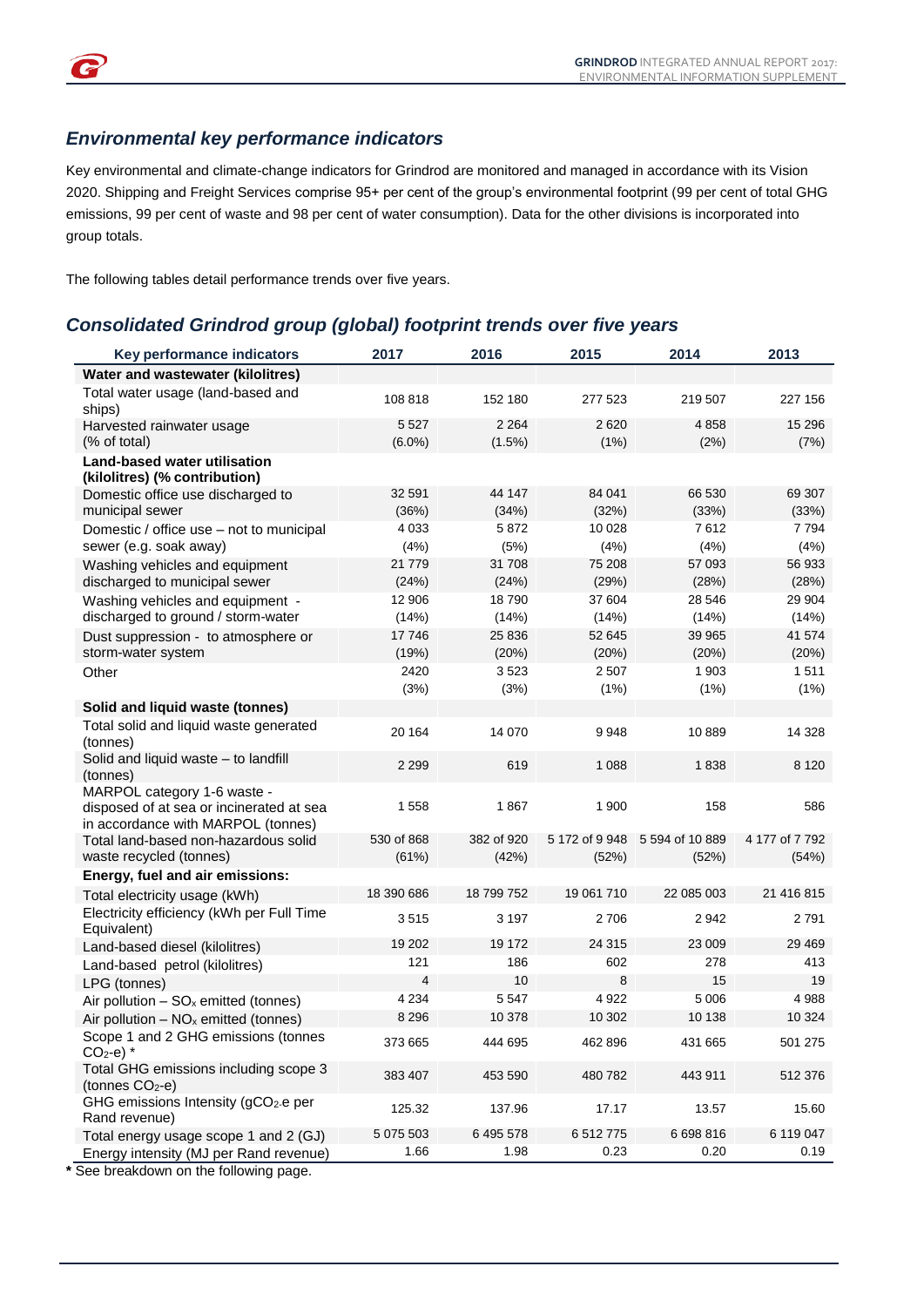

## *Grindrod group GHG emissions*

Five year trends by GHG Protocol Scope and a divisional analysis and breakdown of scope 1 and 2 emissions for South African operations for 2017 is as follows:

|                           |                                                                                                            | <b>Group global totals</b> |         |         |         | 2017 divisional analysis |                            |                  | 2017                                                            |                                                                 |
|---------------------------|------------------------------------------------------------------------------------------------------------|----------------------------|---------|---------|---------|--------------------------|----------------------------|------------------|-----------------------------------------------------------------|-----------------------------------------------------------------|
|                           |                                                                                                            | 2017                       | 2016    | 2015    | 2014    | 2013                     | Freight<br><b>Services</b> | <b>Shipping</b>  | Finan-<br>cial<br>Ser-<br>vices<br>and<br>Head<br><b>Office</b> | <b>South</b><br><b>African</b><br>scope<br>1&2<br>emissio<br>ns |
| Scope 1                   | Combustion of<br>fuel in ships<br>where company<br>has operational                                         |                            |         |         |         |                          |                            |                  |                                                                 |                                                                 |
|                           | control*<br>Company owned<br>and/or operated<br>vehicles, mobile<br>equipment,                             | 285 933                    | 359 175 | 354 398 | 340 771 | 328 891                  |                            | 285 933          |                                                                 | 28 576                                                          |
|                           | locomotives<br>Combustion in<br>stationary fuel-<br>burning<br>equipment<br>(generators and                | 51 654                     | 51 723  | 66 347  | 61 593  | 92 603                   | 51 654                     |                  |                                                                 | 34 350                                                          |
|                           | boilers)<br>HFC refrigerant                                                                                | 6574                       | 6701    | 7866    | 150     | 13618                    | 6574                       |                  |                                                                 | 5 1 2 8                                                         |
|                           | gasses                                                                                                     | 13 951                     | 12 965  | 16 0 20 | 10 560  | 44 104                   | 8834                       | 5 1 1 7          |                                                                 | 8838                                                            |
| Scope 1<br>subtotal       |                                                                                                            | 358 112                    | 430 563 | 444 631 | 413 074 | 479 216                  | 67 062                     | 291 050          |                                                                 | 76 892                                                          |
| Scope 2<br>total          | Purchased<br>electricity                                                                                   | 15 554                     | 14 132  | 18 265  | 18 592  | 22 059                   | 13 135                     |                  | 2 4 1 9                                                         | 9714                                                            |
| Scope 3<br>& other        | <b>Business travel</b>                                                                                     | 3 2 3 6                    | 5 4 0 4 | 12 982  | 6 1 9 4 | 1 9 6 2                  | Inc. in<br>Group           | Inc. in<br>Group | Inc. in<br>Group                                                |                                                                 |
|                           | <b>HCFCs and</b><br>other non-Kyoto<br>gases<br>Waste sent to                                              | 1                          | 1       | 57      | 157     | 424                      | 1                          | 0                | 0                                                               |                                                                 |
|                           | landfill                                                                                                   | 6 5 0 4                    | 3 4 9 0 | 4 8 4 7 | 5948    | 8715                     | 4 6 4 7                    | 1858             |                                                                 |                                                                 |
| Scope 3                   |                                                                                                            |                            |         |         |         |                          |                            |                  |                                                                 |                                                                 |
| & other                   |                                                                                                            |                            |         |         |         |                          |                            |                  |                                                                 |                                                                 |
| subtotal<br><b>Totals</b> | Metric tonnes of                                                                                           | 9741                       | 8895    | 17886   | 12 246  | 11 101                   | 4648                       | 1858             |                                                                 |                                                                 |
|                           | $CO2 - e$                                                                                                  | 383 407                    | 453 590 | 480782  | 443 965 | 512 376                  | 84 844                     | 292 907          | 2419                                                            | 86 606                                                          |
|                           | <b>Percentage contribution</b><br><b>GHG emissions intensity</b><br>(gCO <sub>2</sub> -e per Rand revenue) | 125.32                     | 137.96  | 17.17   | 13.57   | 15.60                    | 4.08                       | 56.61            | 5.18                                                            |                                                                 |

Notes:

All figures in metric tonnes  $CO<sub>2</sub>$ -e.

**\*** Grindrod's South African shipping emissions reported here are for operationally controlled ships' fuel purchased and combusted within South African EEZ waters.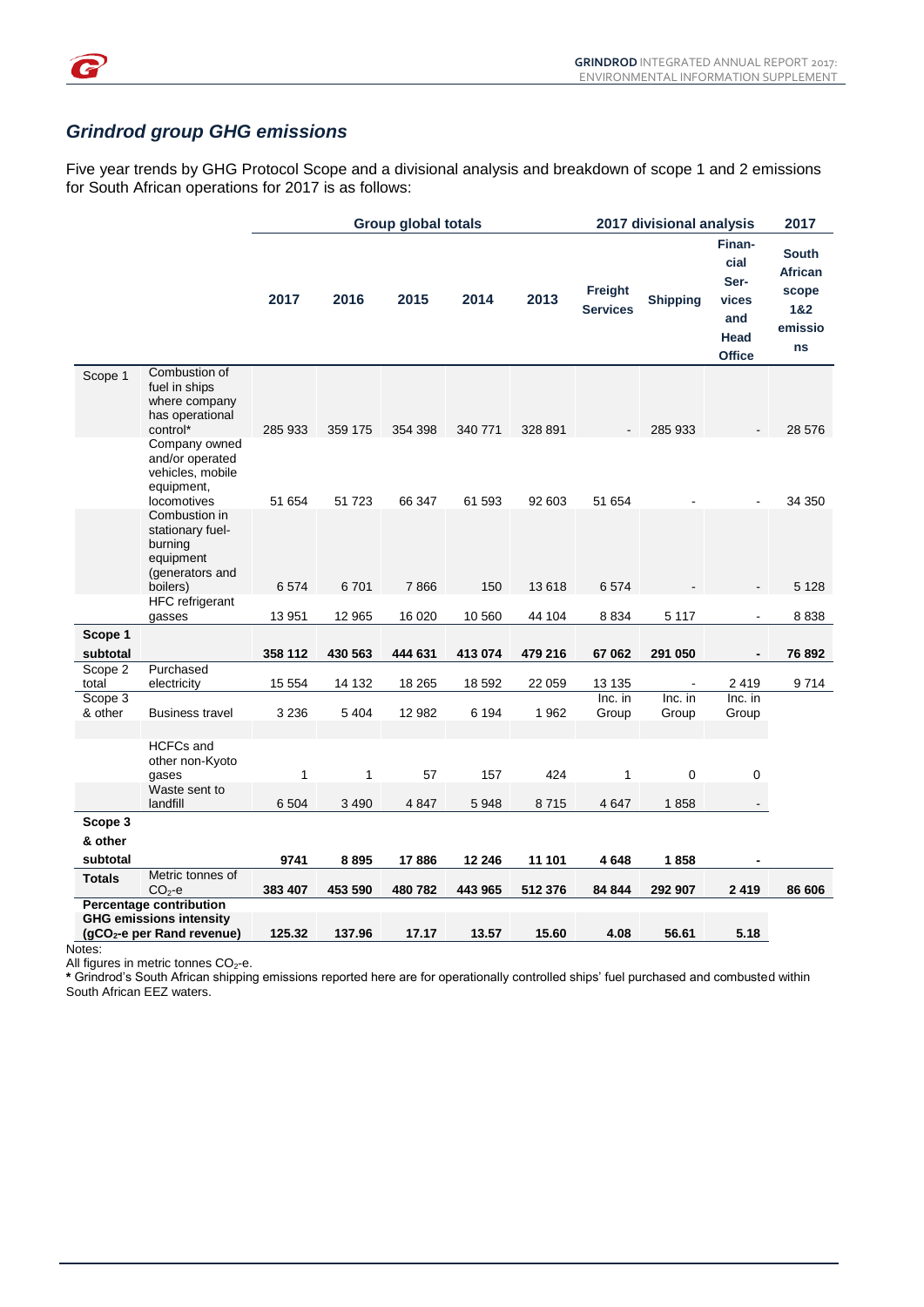

## *Detailed environmental footprint - Shipping*

| Key performance indicators                                                                                    | 2017                | 2016               | 2015           | 2014                | 2013              |
|---------------------------------------------------------------------------------------------------------------|---------------------|--------------------|----------------|---------------------|-------------------|
| Water and wastewater (kilolitres)                                                                             |                     |                    |                |                     |                   |
| Water usage (kilolitres) not including<br>water generated on board at sea                                     | 17 342              | 22 303             | 20 391         | 17858               | 20 132            |
| Untreated effluent (domestic) - disposed<br>of at sea in accordance with MARPOL<br>(kilolitres)               | 15 922              | 19669              | 16 100         | 16 588              | 38 24 2           |
| Treated effluent - disposed of at sea in<br>accordance with MARPOL(kilolitres)                                | 23 8 84             | 29 503             | 24 150         | 24 8 82             | 76 742            |
| Land-based (office) water and<br>wastewater                                                                   | Incl. in group      | Incl. in<br>group  | Incl. in group | Incl. in group      | Incl. in group    |
| Solid waste (tonnes)                                                                                          |                     |                    |                |                     |                   |
| <b>Total Solid Waste (tonnes)</b>                                                                             | 4749                | 3793               | 4 5 4 7        | 1915                | 2 1 3 5           |
| MARPOL category 1-6 waste - to<br>licensed landfill sites (tonnes)                                            | 3028                | 1769               | 2 2 3 3        | 1 3 8 4             | 1 548             |
| MARPOL category 1-6 waste - disposed<br>of at sea or incinerated at sea in<br>accordance with MARPOL (tonnes) | 1558                | 1867               | 1 900          | 158                 | 587               |
| Energy, fuel and air emissions:                                                                               |                     |                    |                |                     |                   |
| Total electricity usage (kWh)                                                                                 | Incl. in group      | Incl. in<br>group  | Incl. in group | Incl. in group      | Incl. in group    |
| Marine diesel oil (MDO) consumed<br>(tonnes)                                                                  | 9 1 1 2             | 8 1 2 3            | 11 628         | 4 3 9 0             | 4660              |
| Heavy-sulphur fuel oil (HSFO) consumed<br>(tonnes)                                                            | 74 329              | 101 825            | 92 700         | 83 370              | 90 701            |
| Low sulphur fuel oil (LSFO) consumed<br>(tonnes)                                                              | 8016                | 5 0 9 4            | 9029           | 21 275              | 15709             |
| Diesel usage in land-based vehicles<br>(kilolitres)                                                           | Incl. in group      | Incl. in<br>group  | Incl. in group | Incl. in group      | Incl. in group    |
| Petrol usage in land-based vehicles<br>(kilolitres)                                                           | Incl. in group      | Incl. in<br>group  | Incl. in group | Incl. in group      | Incl. in group    |
| Air pollution $-$ SO <sub>x</sub> emitted (tonnes)                                                            | 4 2 1 8             | 5531               | 4 9 0 1        | 4 9 8 6             | 4 9 6 0           |
| Air pollution $- NO_x$ emitted (tonnes)                                                                       | 7683                | 9765               | 9513           | 9 3 5 4             | 9 2 6 1           |
| SO <sub>x</sub> (tonnes) per 1000 NM                                                                          | 3.82                | 4.12               | 3.91           | 3.47                | 3.74              |
| NO <sub>x</sub> (tonnes) per 1000 NM                                                                          | 6.97                | 7.28               | 7.63           | 6.55                | 6.96              |
| Average per-ship CO <sub>2</sub> emissions<br>efficiency (as per IMO guidelines) (gCO2-<br>e per tonne-NM)    | 9.50                | 11.45              | 10.20          | 7.22                | 9.78              |
| Range per-ship CO <sub>2</sub> emissions efficiency<br>(gCO <sub>2</sub> per tonne-NM)                        | $42.06 -$<br>297.93 | $6.73 -$<br>422.09 | 2.66<br>$-240$ | 1.053<br>$-684.193$ | 3.60<br>$-254.14$ |